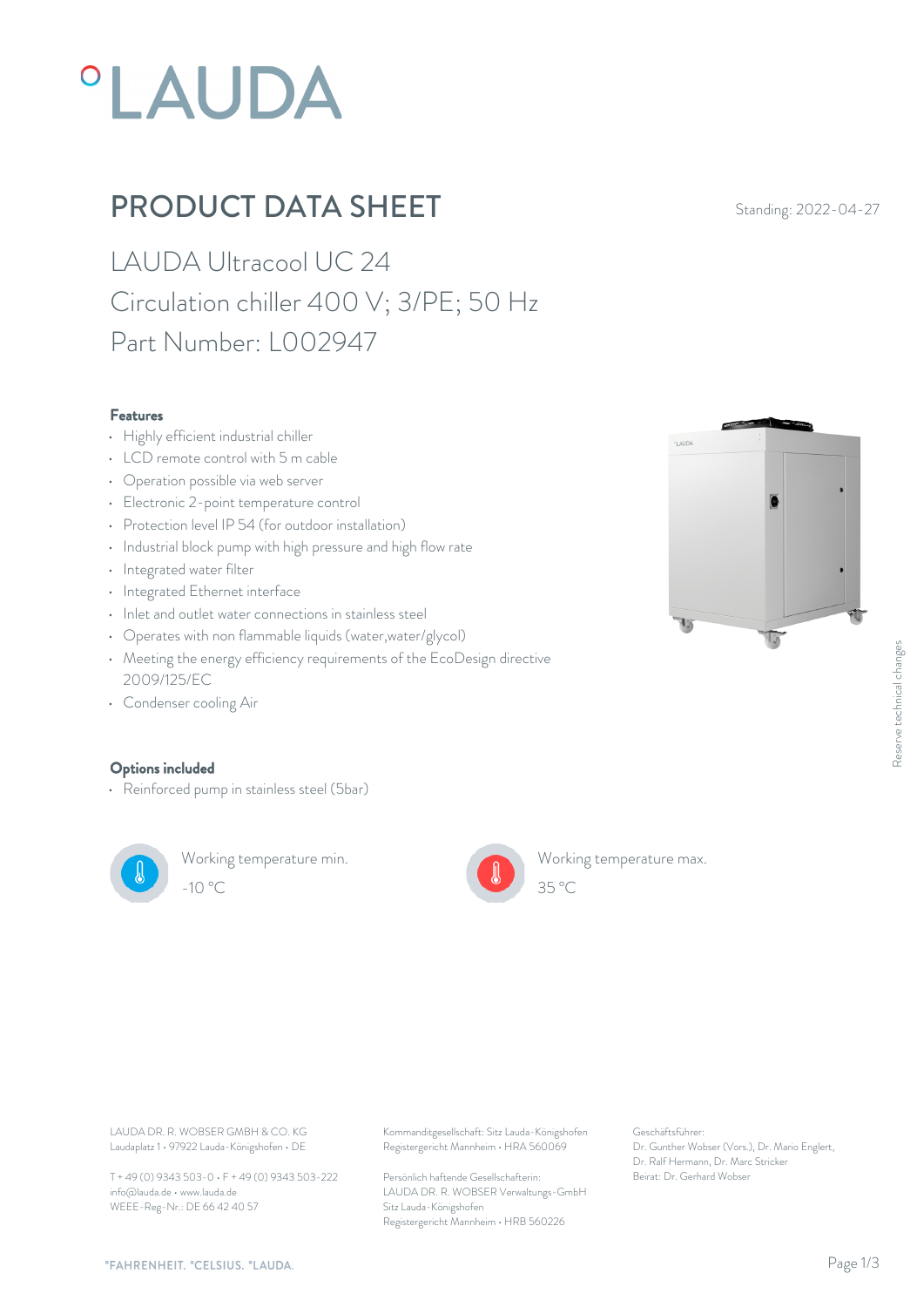

### PRODUCT DATA SHEET Standing: 2022-04-27

LAUDA Ultracool UC 24 Circulation chiller 400 V; 3/PE; 50 Hz Part Number: L002947

#### Technical Features

| Working temperature range                                                        | $-1035 °C$                                                                             |                                                                                                           |                           |
|----------------------------------------------------------------------------------|----------------------------------------------------------------------------------------|-----------------------------------------------------------------------------------------------------------|---------------------------|
| Ambient temperature range                                                        | $-1550 °C$                                                                             |                                                                                                           |                           |
| Temperature stability                                                            | $0.5 \pm K$                                                                            |                                                                                                           |                           |
| Filling volume max.                                                              | 35 L                                                                                   |                                                                                                           |                           |
| Pump Pressure max.                                                               | 5.8 bar                                                                                |                                                                                                           |                           |
| Pump Pressure nominal                                                            | 4.9 bar                                                                                |                                                                                                           |                           |
| Pump flow rate pressure max.                                                     | 200 L/min                                                                              |                                                                                                           |                           |
| Pump flow rate nominal                                                           | 84.1 L/min                                                                             |                                                                                                           |                           |
| In / Outlet connection thread (inside)                                           | Rp1                                                                                    |                                                                                                           |                           |
| Overall dimensions (WxDxH)                                                       | 720 x 910 x 1250 mm                                                                    |                                                                                                           |                           |
| Weight                                                                           | 180 kg                                                                                 |                                                                                                           |                           |
| Power consumption max.                                                           | 9.5 kW                                                                                 |                                                                                                           |                           |
| Noise level                                                                      | 64.7 dB(A)                                                                             |                                                                                                           | Reserve technical changes |
| Refrigerant stage 1                                                              | R-410A (GWP 2088); 2.200 kg; 4.6 t CO2-eq                                              |                                                                                                           |                           |
| <b>SEPR</b>                                                                      | 5.63                                                                                   |                                                                                                           |                           |
| Power supply                                                                     | 400 V; 3/PE; 50 Hz                                                                     |                                                                                                           |                           |
| Power plug                                                                       | $- - -$                                                                                |                                                                                                           |                           |
|                                                                                  |                                                                                        |                                                                                                           |                           |
| LAUDA DR. R. WOBSER GMBH & CO. KG<br>Laudaplatz 1 · 97922 Lauda-Königshofen · DE | Kommanditgesellschaft: Sitz Lauda-Königshofen<br>Registergericht Mannheim · HRA 560069 | Geschäftsführer:<br>Dr. Gunther Wobser (Vors.), Dr. Mario Englert,<br>Dr. Ralf Hermann, Dr. Marc Stricker |                           |
| T + 49 (0) 9343 503-0 · F + 49 (0) 9343 503-222                                  | Persönlich haftende Gesellschafterin:                                                  | Beirat: Dr. Gerhard Wobser                                                                                |                           |

T + 49 (0) 9343 503-0 • F + 49 (0) 9343 503-222 info@lauda.de • www.lauda.de WEEE-Reg-Nr.: DE 66 42 40 57

> Persönlich haftende Gesellschafterin: Beirat: Dr. Gerhard Wobser LAUDA DR. R. WOBSER Verwaltungs-GmbH Sitz Lauda-Königshofen Registergericht Mannheim • HRB 560226